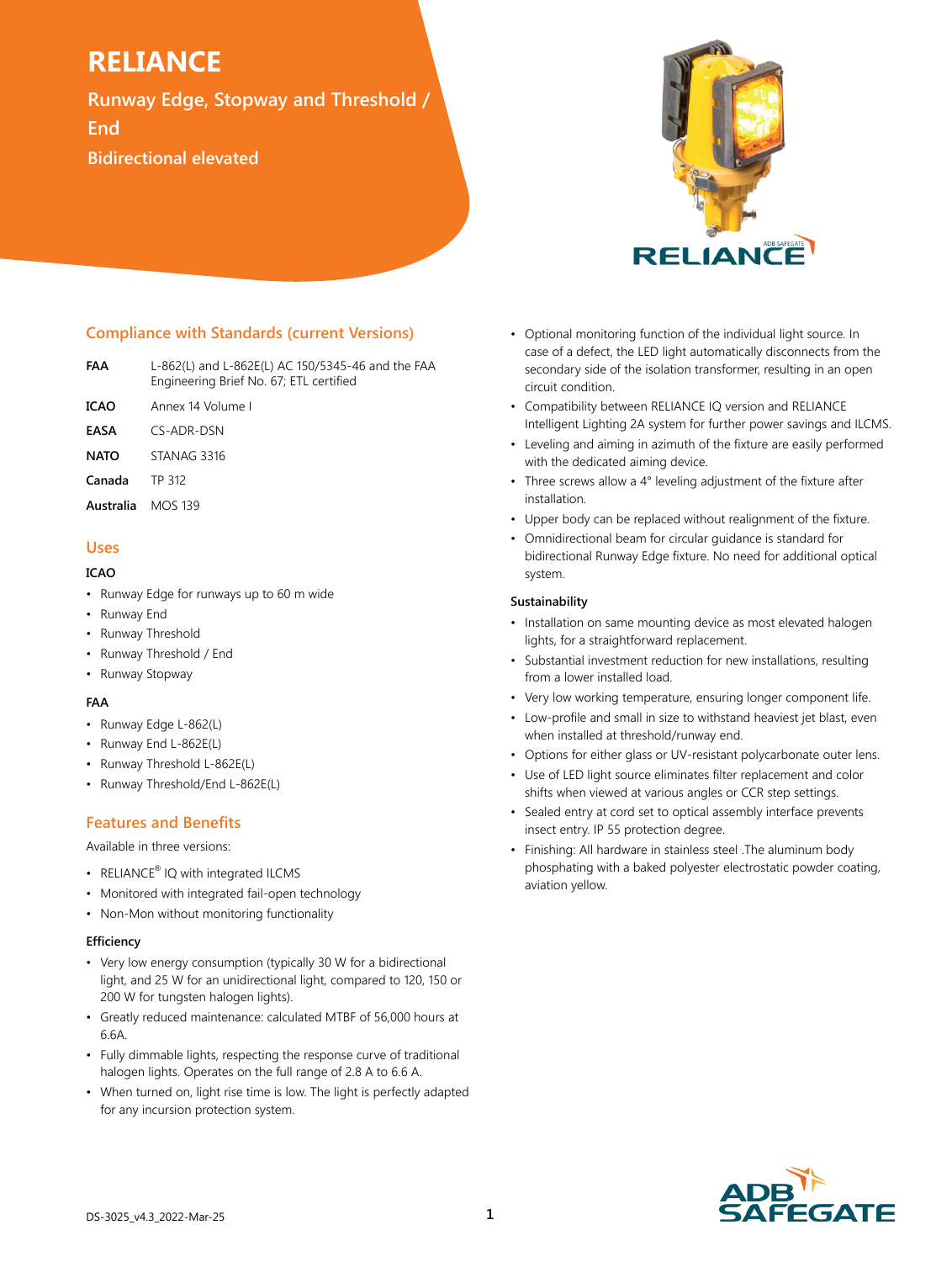#### **Safety**

- Increased availability of the runway thanks to the reduction of maintenance.
- Optimum and homogeneous light distribution along the lights installed on the same runway.
- High discrimination between functions thanks to the saturated colors, their stability at the different brightness steps and under all viewing angles.
- Rugged lightning protection that complies with ANSI / IEEE C62.41 -1991 Location Category C2 given in FAA Eng. Brief 67. Category C2 is defined as a 1.2/50μS - 8/20 μS combination wave, with a peak voltage of 10,000 V and a peak current of 5.000 A.

## **Accessories**

Refer to the user manual for RELIANCE unidirectional and bidirectional elevated lights.

| <b>Aiming Device</b> | 1408.35.130   |  |  |
|----------------------|---------------|--|--|
| Snow Rod (10 pcs)    | SP4072.28.670 |  |  |

# **Power Supply**

Non-MON and MON lights have been designed to work with any IEC- or FAA-compliant transformer up to 150 W. Refer to the user manual for calculation of actual circuit VA loads. IQ lights can work with transformers up 300W.

- Refer to the appendix of user manual for RELIANCE unidirectional and bidirectional elevated lights for a complete power table and the cable loss formula.
- Refer to the annex section.

## **Maintenance and Installation**

Refer to the user manual for RELIANCE unidirectional and bidirectional elevated lights and to the interoperability info for installation in a specific base.

## **Dimensions and Weight**

| Outer diameter and height | $166 \times 233$ mm /<br>Without mounting interface |
|---------------------------|-----------------------------------------------------|
|                           | $6.54 \times 9.17$ -in                              |
| Weight without packaging  | 3.36 kg $/$                                         |
|                           | 7.41 lb                                             |

## **Operating Conditions**

**Relative humidity** Up to 100% condensing

**Operating temperature** -67 to +131 °F / -50 to +55 °C **Storage temperature** -58 to +122°F / -50 to +50 °C

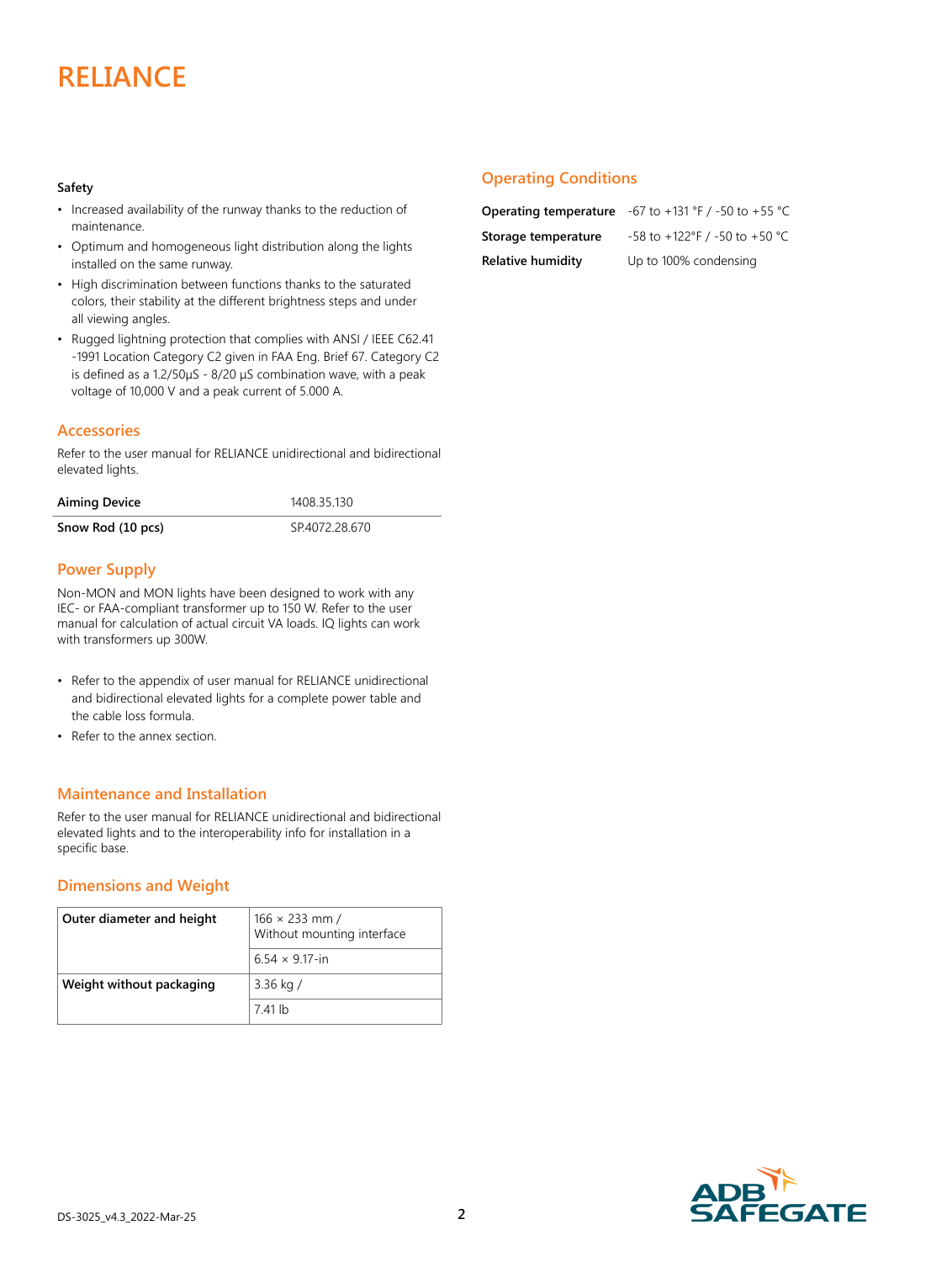| <b>Ordering Code</b>                                                                                          | $E$ R $E$ $\Box$ $\Box$ |   |             |             |
|---------------------------------------------------------------------------------------------------------------|-------------------------|---|-------------|-------------|
| Cover                                                                                                         |                         | Ï | ı<br>п      | ı           |
| $L = UV$ - resistant polycarbonate<br>$S = Glass$                                                             |                         |   | ı<br>ı<br>ı | ı           |
| <b>Cable and Connectors</b>                                                                                   |                         |   | ī           |             |
| $2 = 1$ FAA L823 plug (2 - pins)<br>$6 = 1$ plug (2 - pins) w/Earth ground                                    |                         |   |             |             |
| 8 = 1 external connected plug (2 -<br>$pins)$ <sup>1,2</sup>                                                  |                         |   | ı<br>ı      |             |
| <b>Color Left Side</b>                                                                                        |                         |   | ı           | ı           |
| W= White<br>$R = Red$                                                                                         |                         | ı | ı           | ı<br>1      |
| $G = Green3,4$                                                                                                |                         |   | ı           |             |
| $Y = Y$ ellow                                                                                                 |                         |   |             |             |
| N = None (Obscured)<br><b>Color Right Side</b>                                                                |                         |   |             |             |
| W= White                                                                                                      |                         |   |             |             |
| $R = Red$<br>$G = Green3,4$                                                                                   |                         |   |             |             |
| $Y = Y$ ellow                                                                                                 |                         |   |             |             |
| N = None (Obscured)                                                                                           |                         |   |             |             |
| Toe-in*5                                                                                                      |                         |   | ı           |             |
| $0 = No$ toe - in <sup>4</sup><br>$1 =$ Left side with toe-in                                                 |                         |   |             |             |
| $2$ = Right side with toe-in                                                                                  |                         |   | ı           |             |
| $3 =$ Both sides with toe-in                                                                                  |                         |   |             | 1           |
| <b>Overall Fixture Height / Coupling</b><br>1 = 14 in (35.6 cm) with 1.5" coupling, 12 TPI                    |                         |   |             |             |
| 2 = 20 in (50.8 cm) with 1.5" coupling, 12 TPI                                                                |                         |   |             |             |
| 3 = 24 in (61.0 cm) with 1.5" coupling, 12 TPI<br>5 = 14 in (35.6 cm) with 2" coupling, 11.5 TPI              |                         |   |             |             |
| 6 = 20 in (50.8 cm) with 2" coupling, 11.5 TPI                                                                |                         |   |             |             |
| 7 = 24 in (61.0 cm) with 2" coupling, 11.5 TPI<br>$9 = 14$ in (35.6 cm) with 2" coupling, 11 TPI <sup>1</sup> |                         |   |             |             |
| <b>Power Supply and Monitoring</b>                                                                            |                         |   | ı           |             |
| $S = 6.6A - 50 / 60 Hz$ series supply, without                                                                |                         |   | ı<br>ı      |             |
| monitoring                                                                                                    |                         |   | ı           |             |
| M= 6.6A - 50 / 60 Hz series supply, with<br>monitoring                                                        |                         |   |             |             |
| $P = IQ0$ version <sup>6</sup>                                                                                |                         |   |             | ı<br>ı      |
| $Q = IQ1$ version <sup>6</sup><br>Standard                                                                    |                         |   |             | ı<br>ı      |
| $0 = ICAO -$ and FAA - compliant <sup>7</sup>                                                                 |                         |   |             |             |
| $F = FAA$ only threshold only)                                                                                |                         |   | ı           |             |
| $I = ICAO$ only (threshold/end and threshold only) <sup>4</sup><br>K = Australian (color to MOS 139)          |                         |   |             |             |
| <b>Options</b>                                                                                                |                         |   |             | ı<br>ı<br>ı |
| $0 = No$ option                                                                                               |                         |   |             |             |
| $1 =$ With bracket for snow rod<br>Arctic Kit                                                                 |                         |   |             |             |
| $0 =$ Without arctic kit                                                                                      |                         |   |             |             |
| 1 = With arctic kit <sup>8</sup>                                                                              |                         |   |             |             |
| <b>Enhanced Corrosion Resistance</b><br>$1 =$ Included                                                        |                         |   |             |             |
| Version                                                                                                       |                         |   |             |             |
| $2 =$ Improved mechanics                                                                                      |                         |   |             |             |
|                                                                                                               |                         |   |             |             |

### **Note:**

- RE Threshold: Code for an ICAO unidirectional threshold light is ERE XX GN0 XX I XX12 , where X must be selected according to the table.
- RE Stopway: ICAO Stopway is always unidirectional, red and with toe - in.
- <sup>1</sup> Not defined by FAA, hence not ETL Certified.
- <sup>2</sup> Cord set connected external to column.
- $\cdot$  <sup>3</sup> G-green will only be delivered if Standard = K. All other applications will be delivered with F - green (ICAO / FAA).
- <sup>4</sup>ICAO / TP312 unidirectional threshold light is always without toe - in. These light fixtures have to be installed with a Toe-in to be compliant to the standards.
- <sup>5</sup> Refer to Toe in Coding diagram for more information.
- $\cdot$  <sup>6</sup> The IQ functionality allows control and monitoring of the fixture. IQ1 fixtures are pre - configured for the specific position at delivery. This function is disabled in IQ0 fixtures but could be enabled later.
- $\cdot$  <sup>7</sup> All lights without green beam are compliant to ICAO and FAA. Use 0 for any application (FAA, ICAO, TP 312) that does not use green.
- 8 Not with IQ fixtures.
- White and yellow beams are for runway edge application and are always with toe - in.
- Red beam may be with toe in for runway edge application (e.g. displaced threshold) or without toe - in for runway end application.
- Green beam is always with toe in for FAA applications. See note 6 above for ICAO.